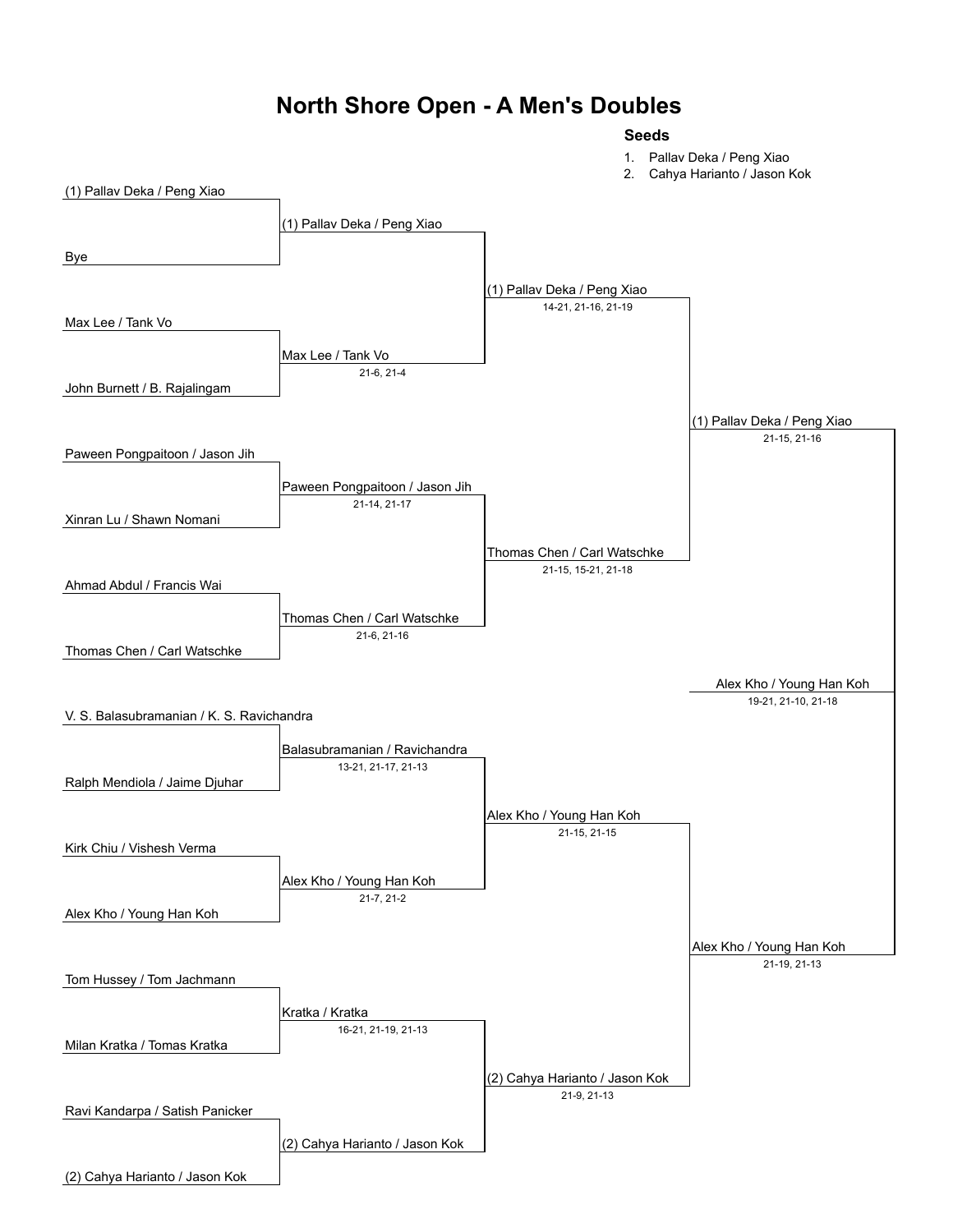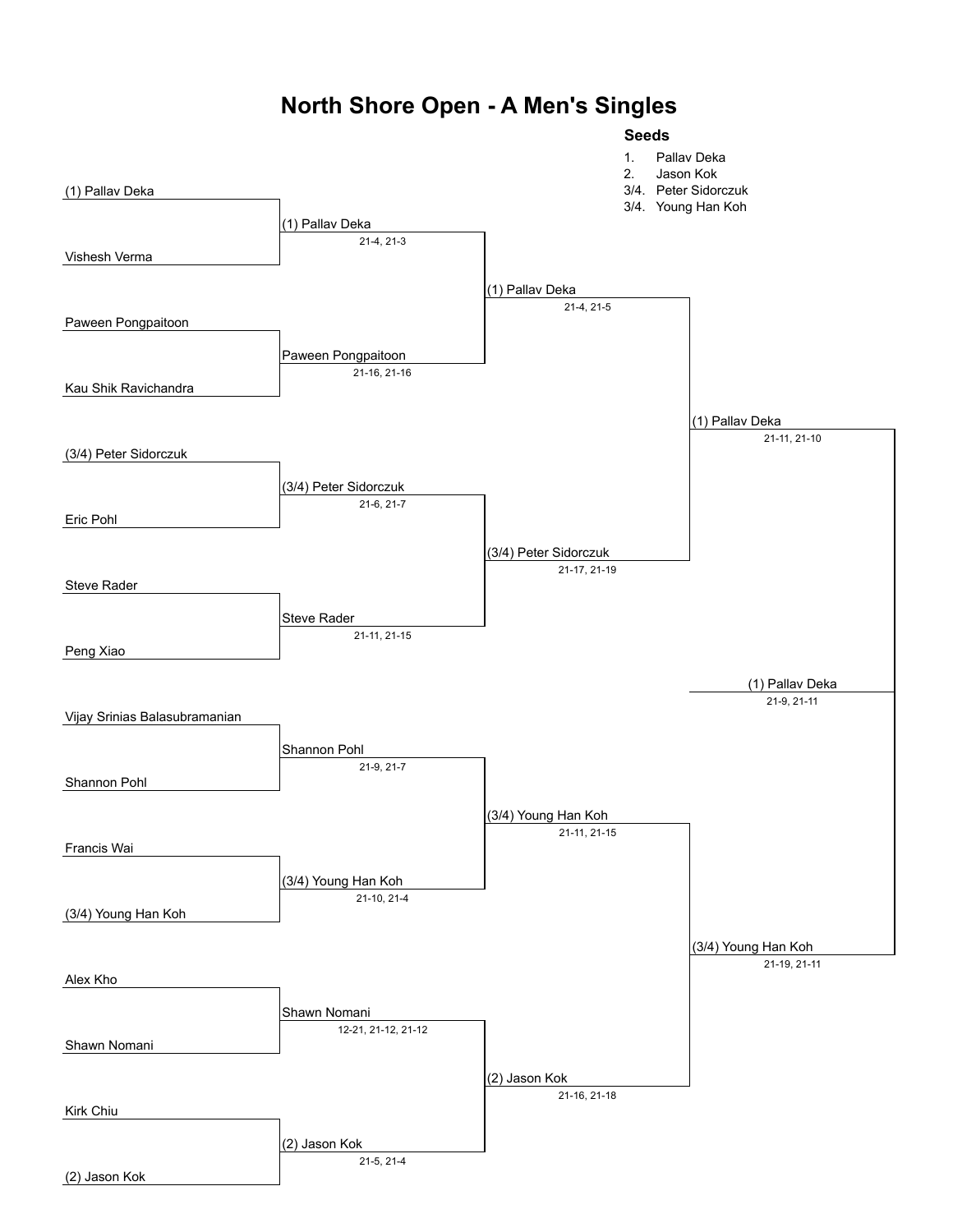#### **North Shore Open - A Women's Doubles**

#### **Seeds**

1. Hiroko Tomac / Jayne Piepenburg

2. Maggie Van Grondelle / Katie Van Grondelle

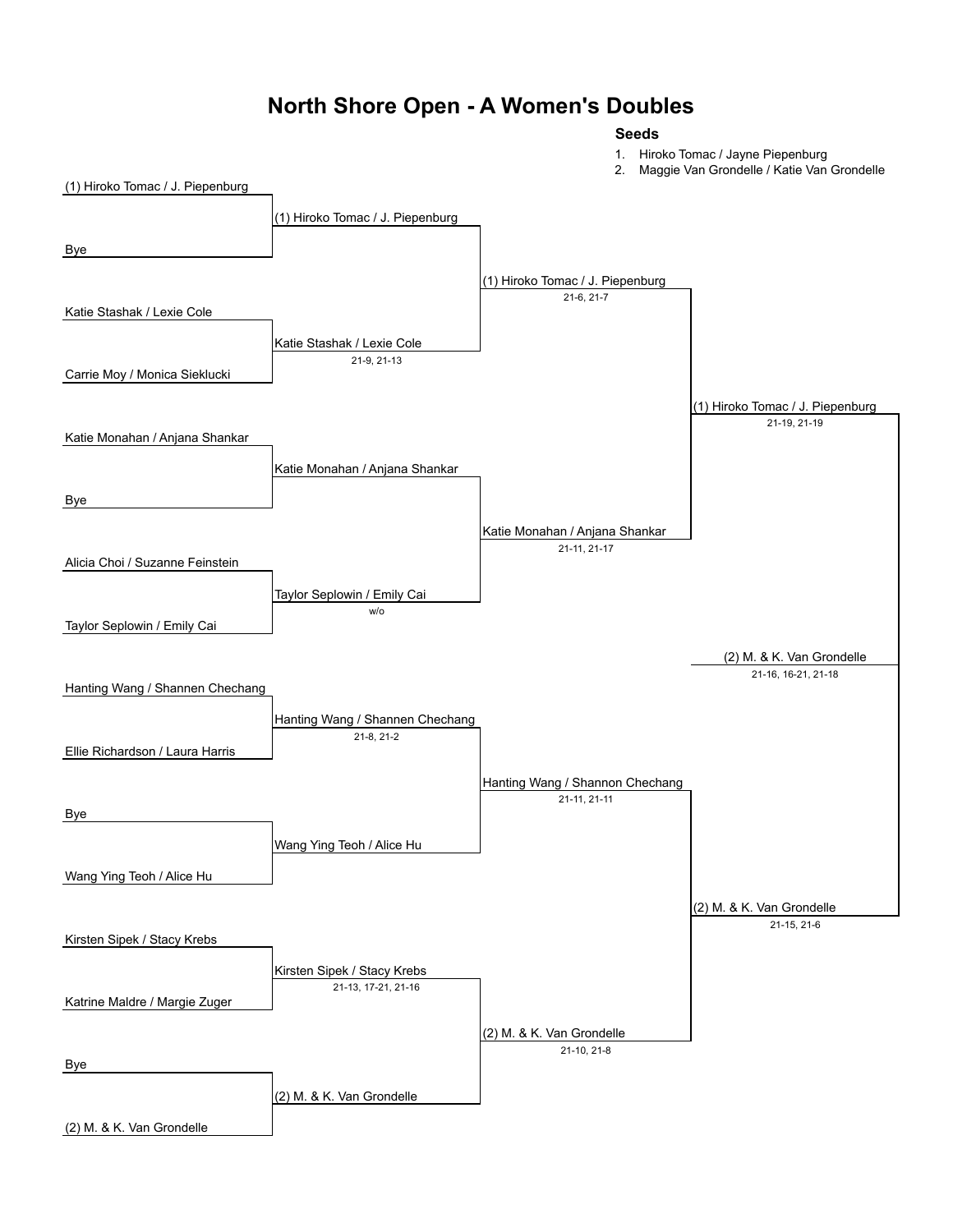### **North Shore Open - A Women's Singles**

**Seeds**

#### 1. Alice Hu 2. Wang Ying Teoh (1) Alice Hu (1) Alice Hu Bye (1) Alice Hu 21-17, 21-17 Elly Kikos Carrie Moy 21-10, 21-9 Carrie Moy (1) Alice Hu 21-17, 21-17 Taylor Seplowin Taylor Seplowin Bye Taylor Seplowin 21-7, 21-9 Katie Stashak Katie Stashak 21-12, 21-17 Suzanne Feinstein Alice Hu 21-11, 21-17 Emily Cai Emily Cai 21-0, 21-1 Christina Sherbahn Emily Cai 21-15, 21-13 Bye Alicia Choi Alicia Choi Emily Cai 21-15, 21-13 Ellie Richardson

(2) Wang Ying Teoh

21-11, 21-8

(2) Wang Ying Teoh

Lexie Cole

Bye

Lexie Cole

(2) Wang Ying Teoh

21-5, 21-6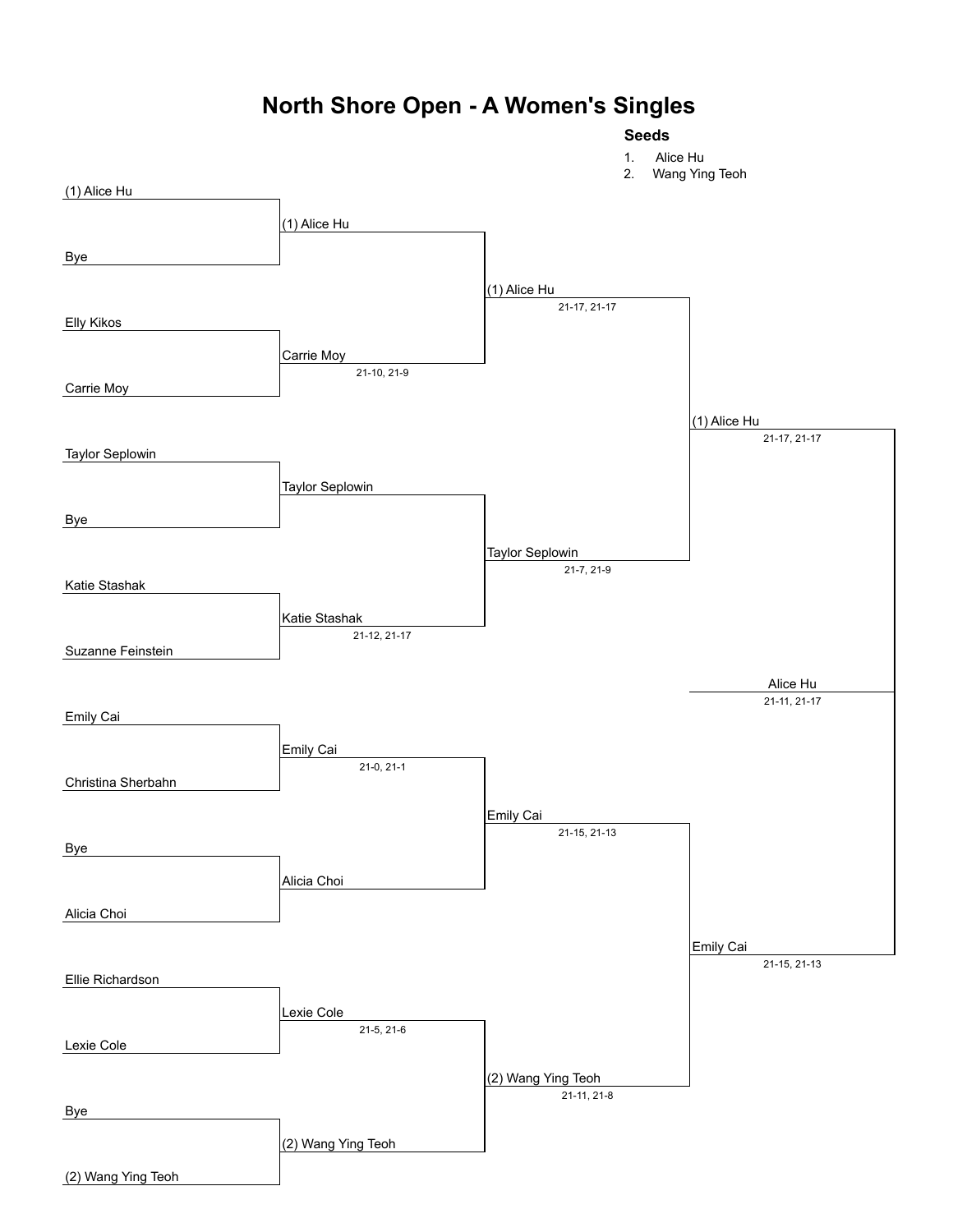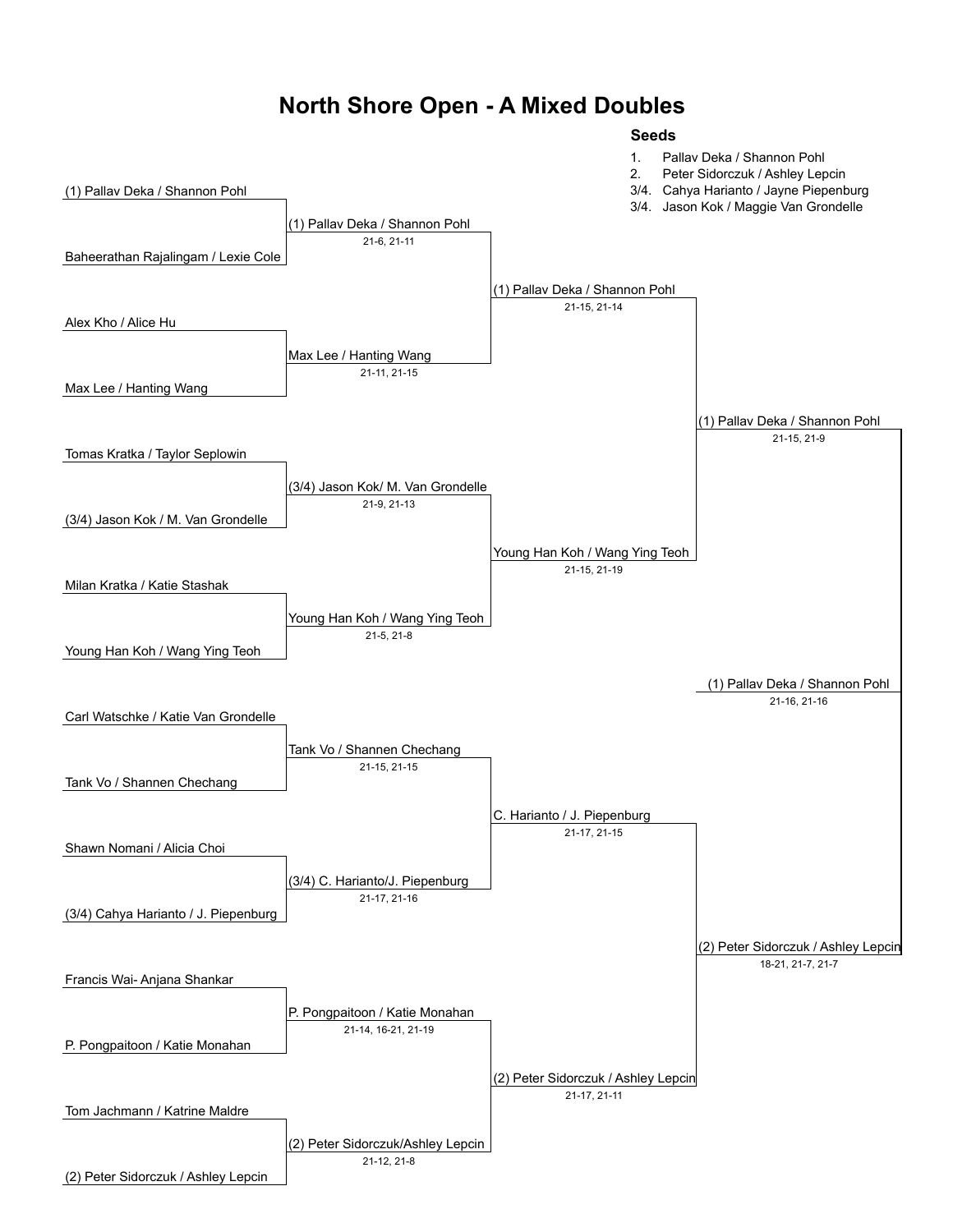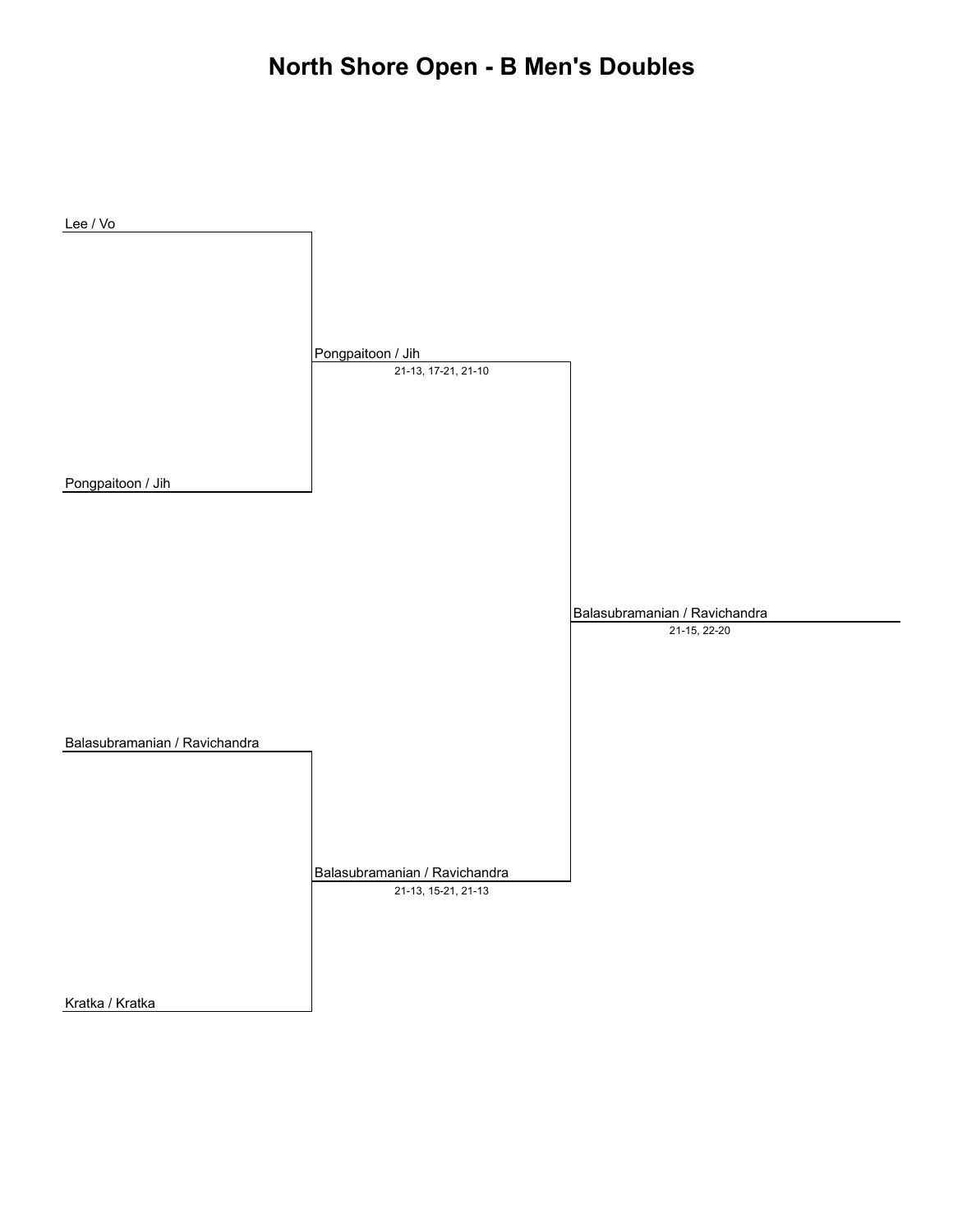# **North Shore Open - B Men's Singles**

| Shawn Nomani       |                     |                     |
|--------------------|---------------------|---------------------|
|                    |                     |                     |
|                    |                     |                     |
|                    |                     |                     |
|                    |                     |                     |
|                    |                     |                     |
|                    |                     |                     |
|                    |                     |                     |
|                    |                     |                     |
|                    | Paween Pongpaitoon  |                     |
|                    | 21-12, 12-21, 21-17 |                     |
|                    |                     |                     |
|                    |                     |                     |
|                    |                     |                     |
|                    |                     |                     |
|                    |                     |                     |
|                    |                     |                     |
|                    |                     |                     |
| Paween Pangpaitoon |                     |                     |
|                    |                     |                     |
|                    |                     |                     |
|                    |                     |                     |
|                    |                     |                     |
|                    |                     |                     |
|                    |                     |                     |
|                    |                     |                     |
|                    |                     |                     |
|                    |                     | Paween Pongpaitoon  |
|                    |                     | 15-21, 21-19, 21-18 |
|                    |                     |                     |
|                    |                     |                     |
|                    |                     |                     |
|                    |                     |                     |
|                    |                     |                     |
|                    |                     |                     |
|                    |                     |                     |
| <b>Steve Rader</b> |                     |                     |
|                    |                     |                     |
|                    |                     |                     |
|                    |                     |                     |
|                    |                     |                     |
|                    |                     |                     |
|                    |                     |                     |
|                    |                     |                     |
|                    |                     |                     |
|                    | Shannon Pohl        |                     |
|                    |                     |                     |
|                    | 21-18, 21-13        |                     |
|                    |                     |                     |
|                    |                     |                     |
|                    |                     |                     |
|                    |                     |                     |
|                    |                     |                     |
|                    |                     |                     |
| Shannon Pohl       |                     |                     |
|                    |                     |                     |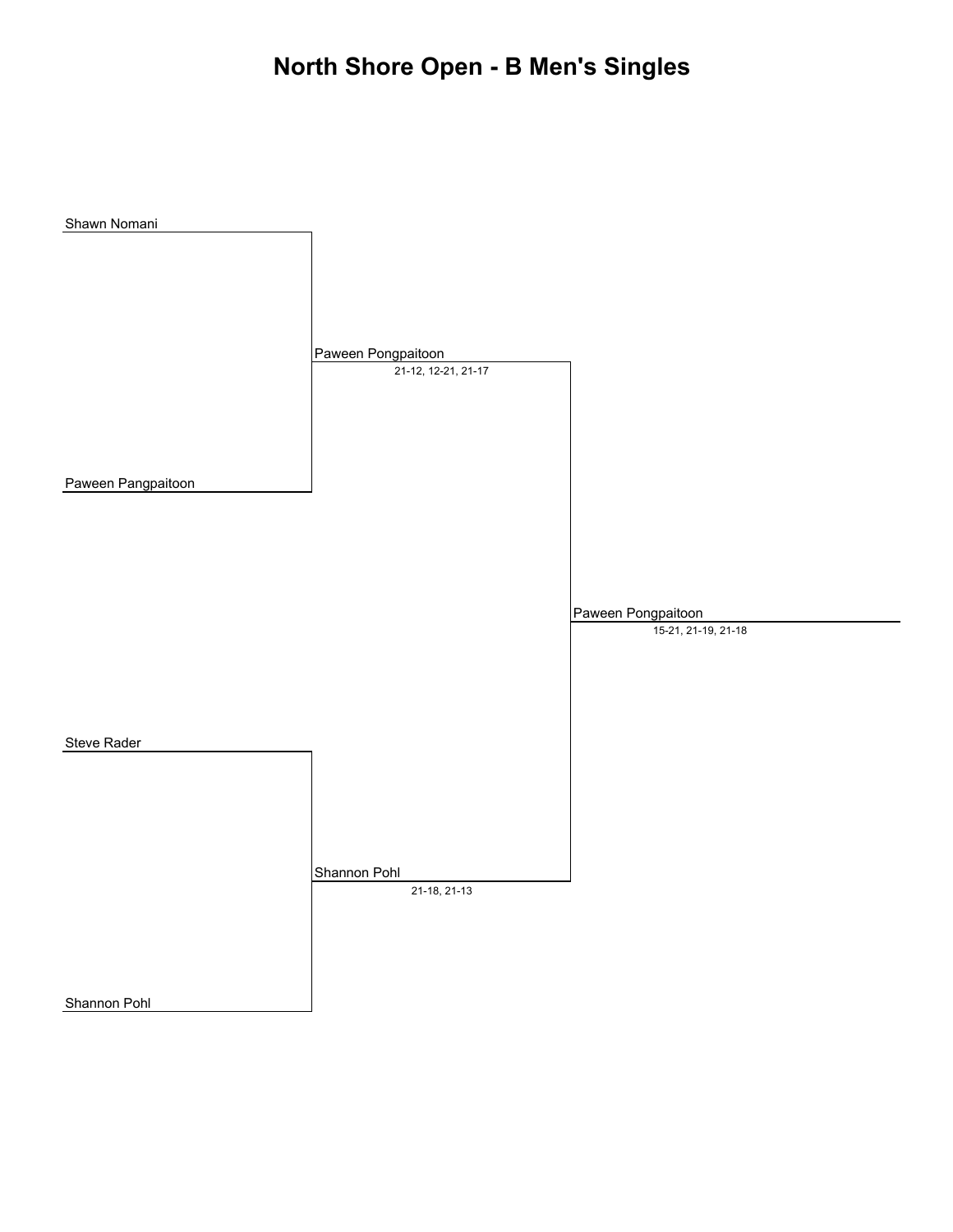### **North Shore Open - B Women's Doubles**

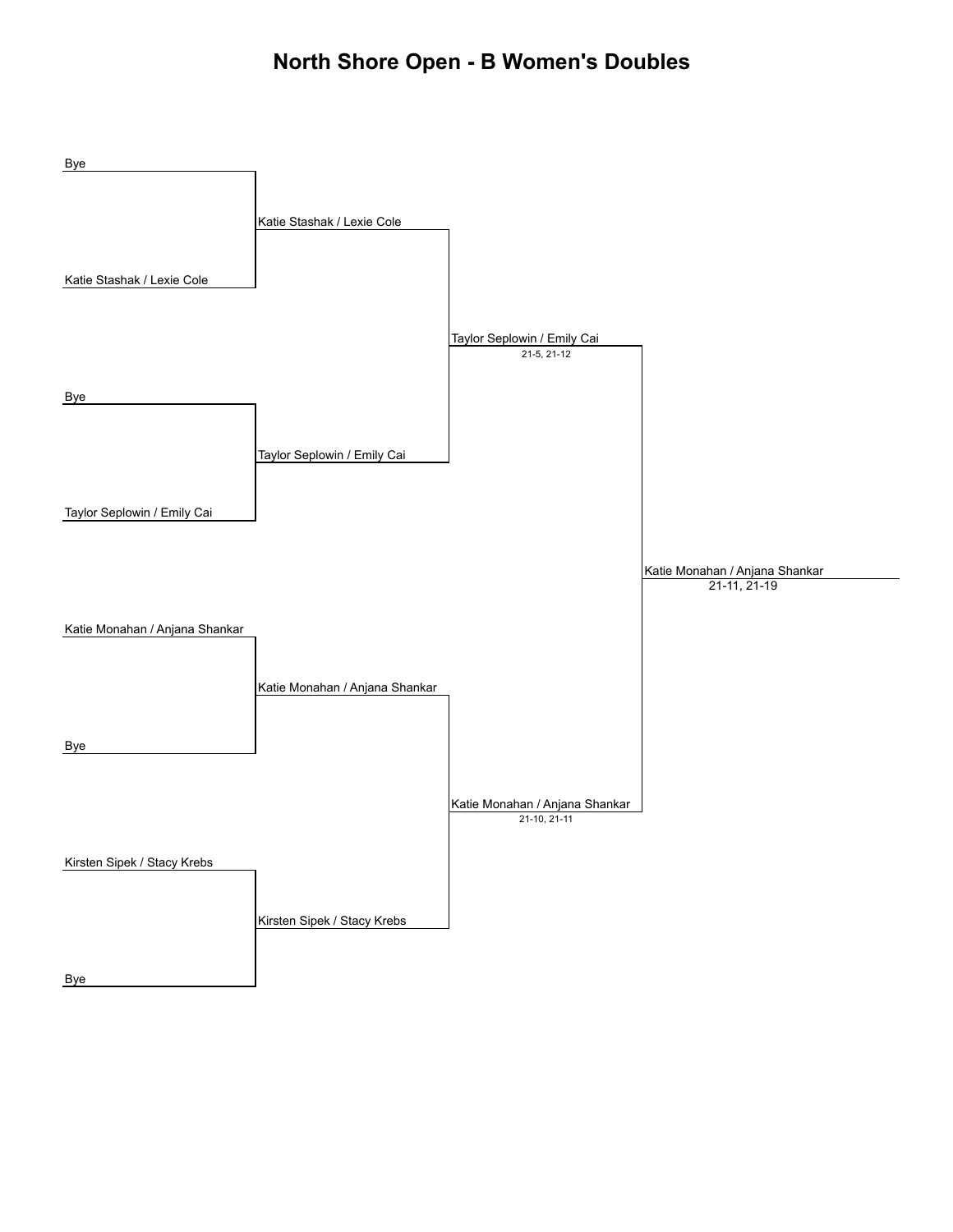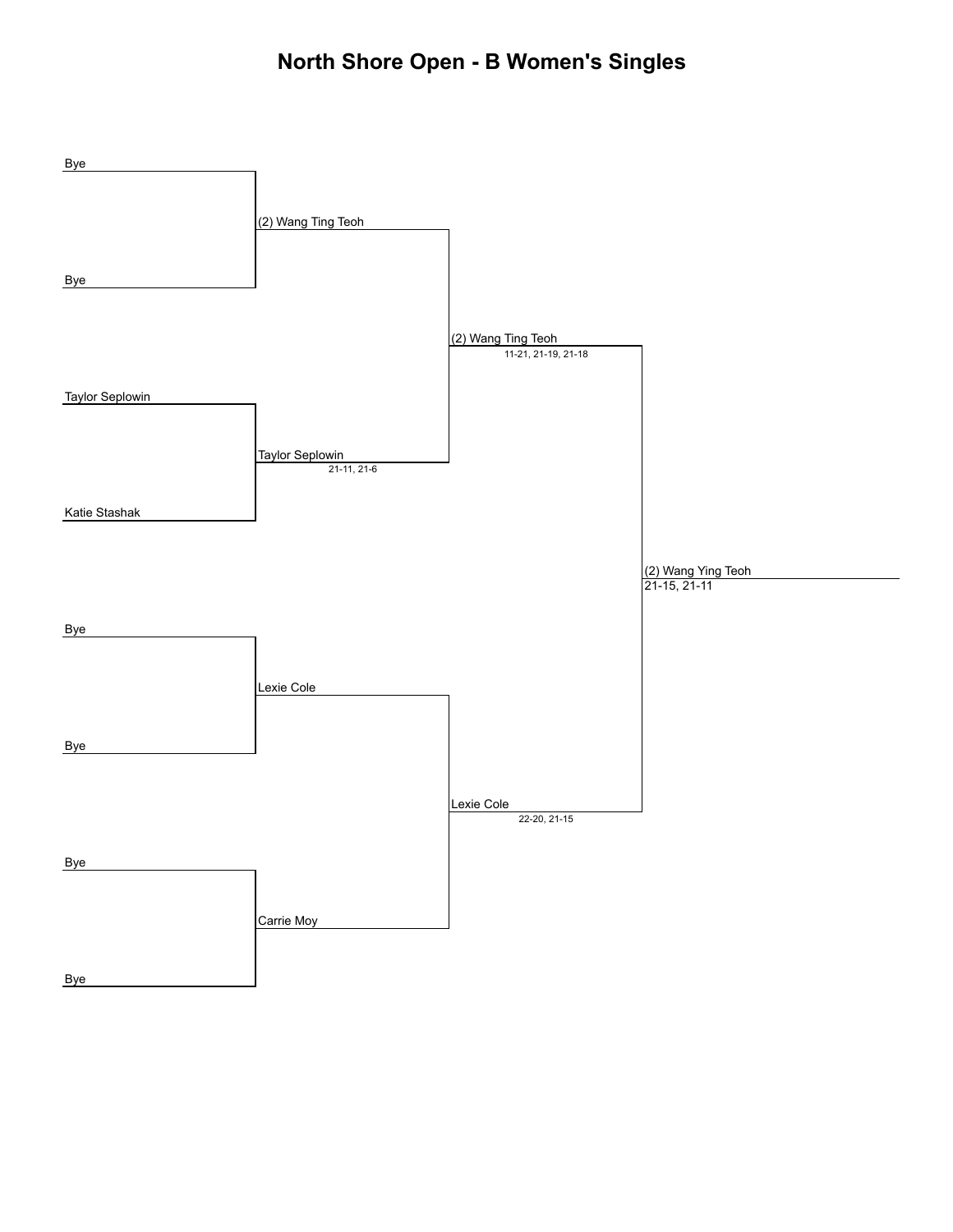## **North Shore Open - B Mixed Doubles**

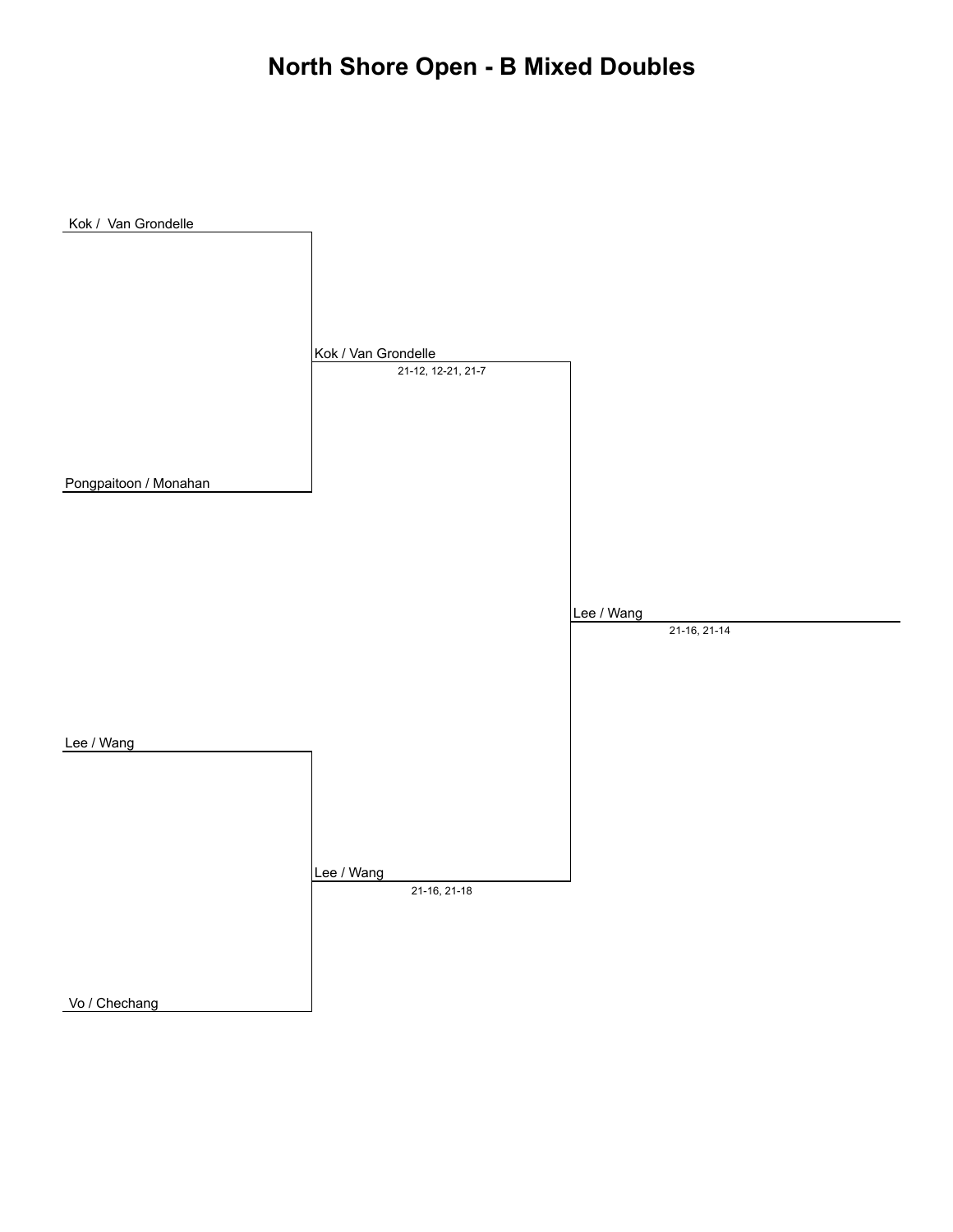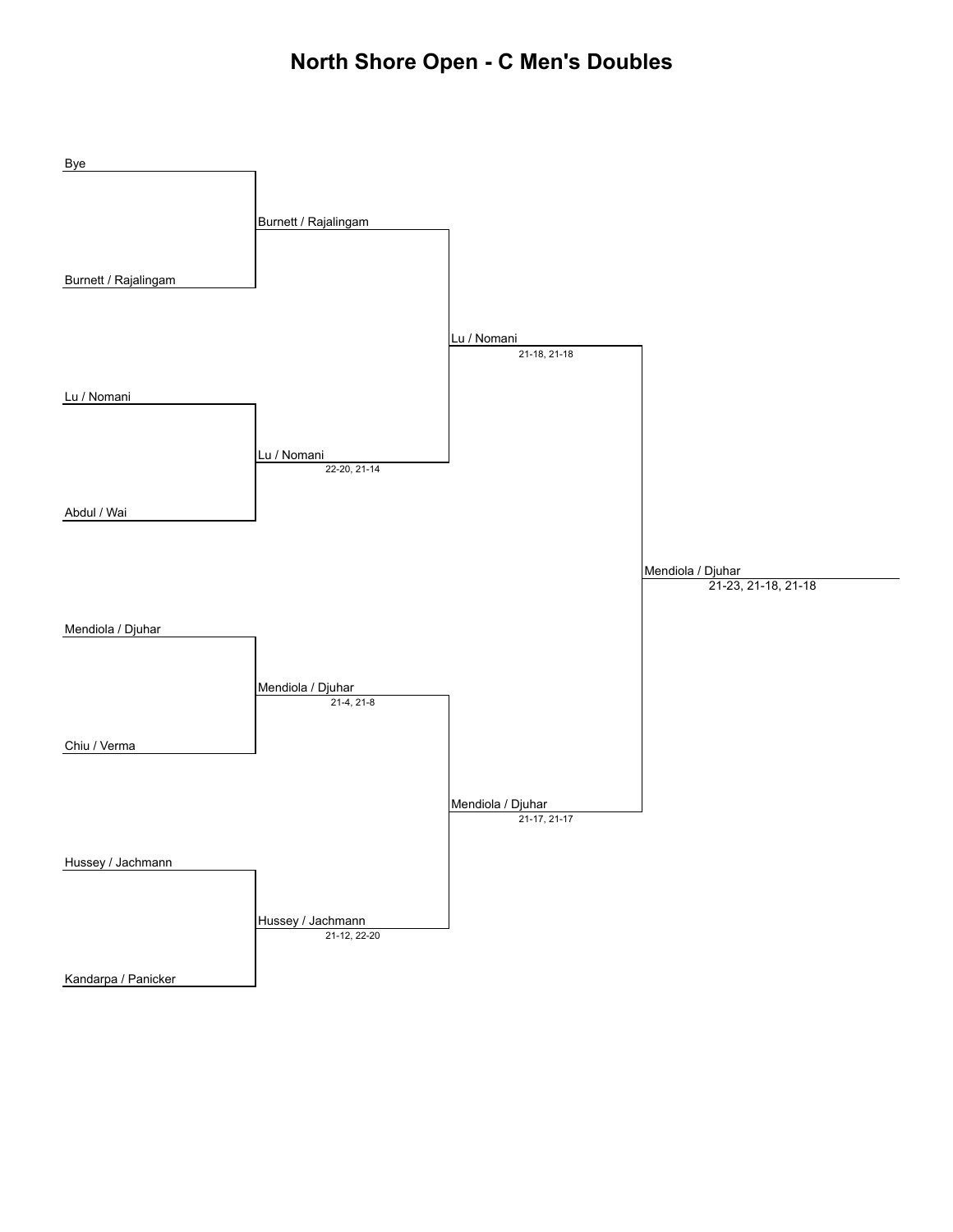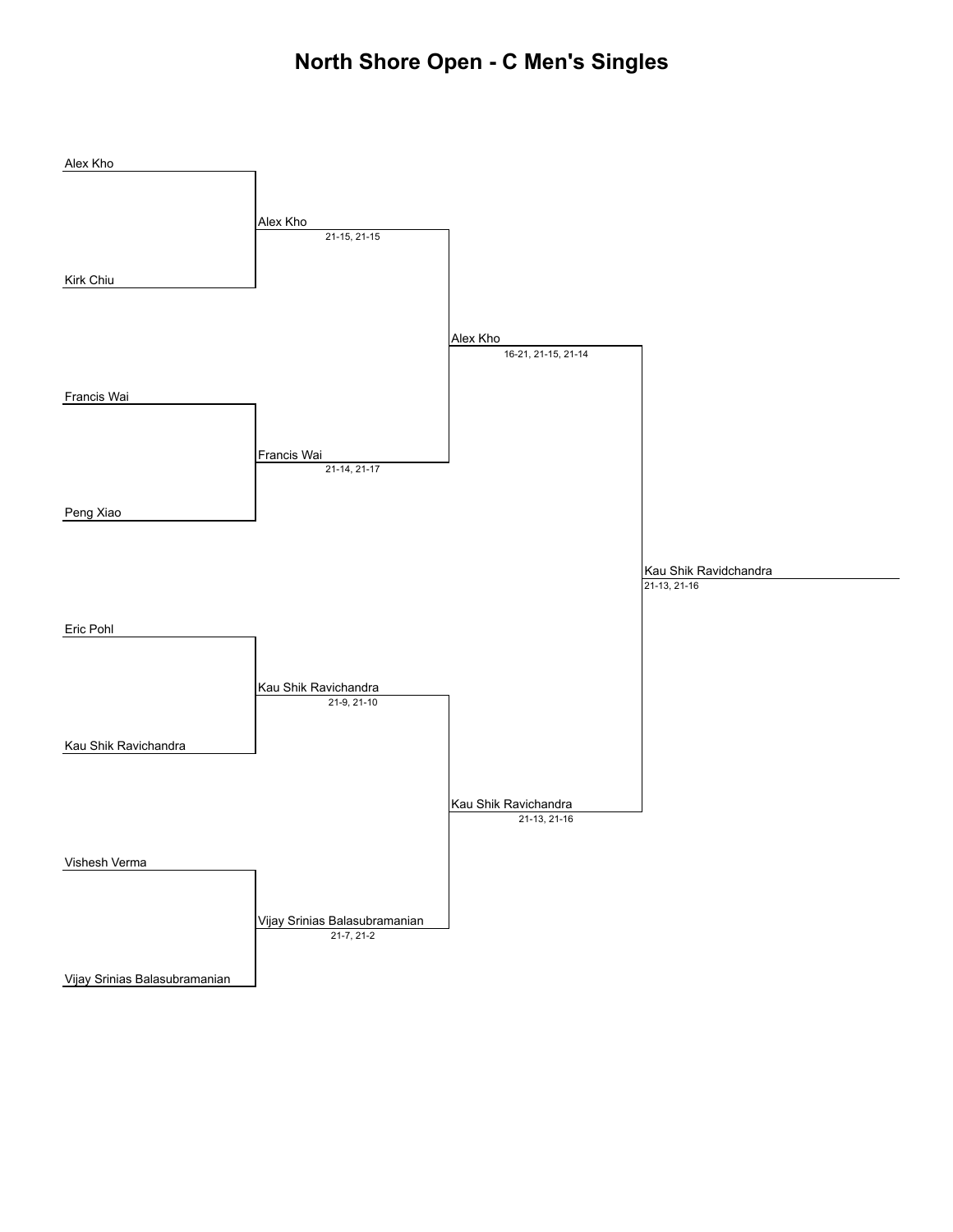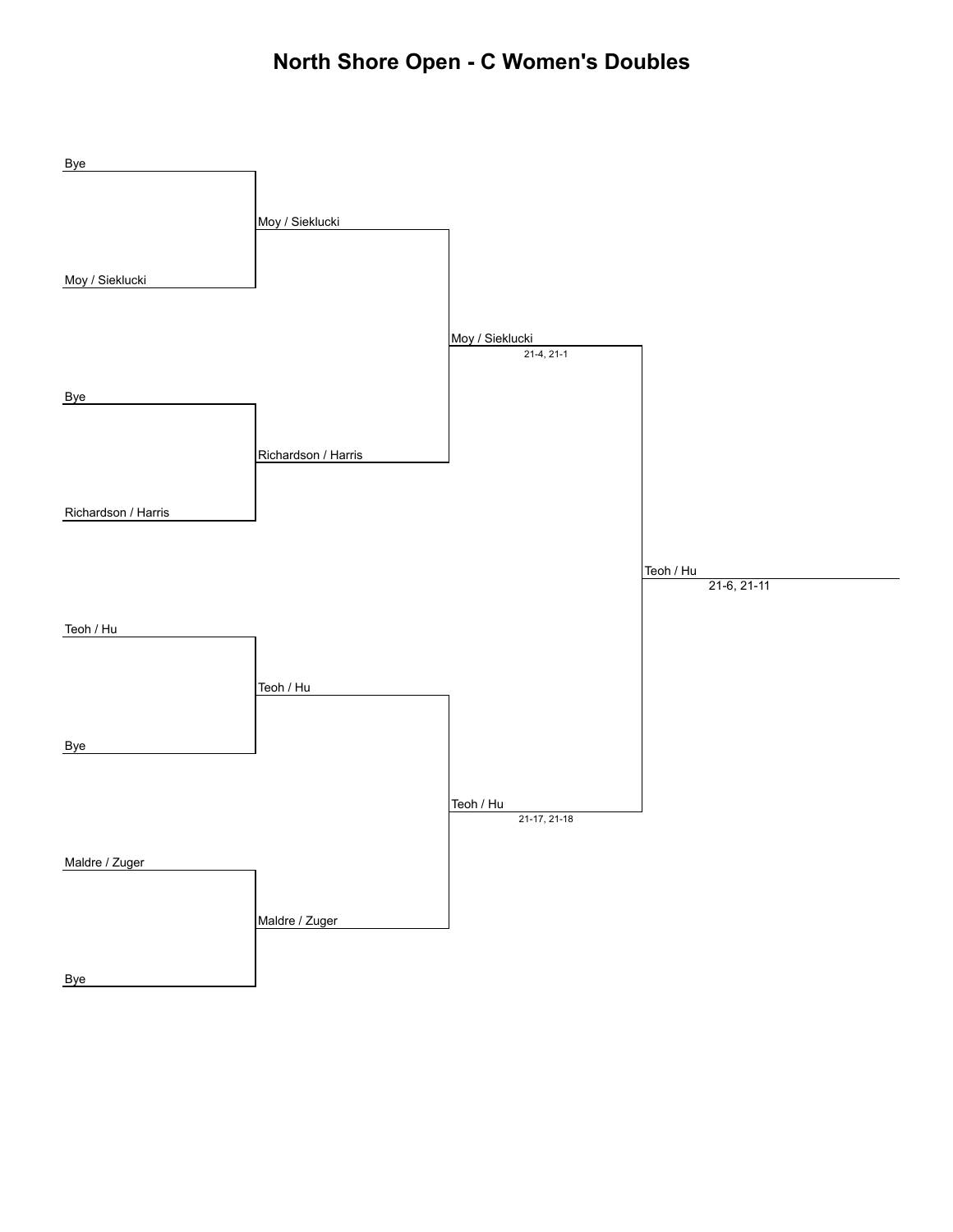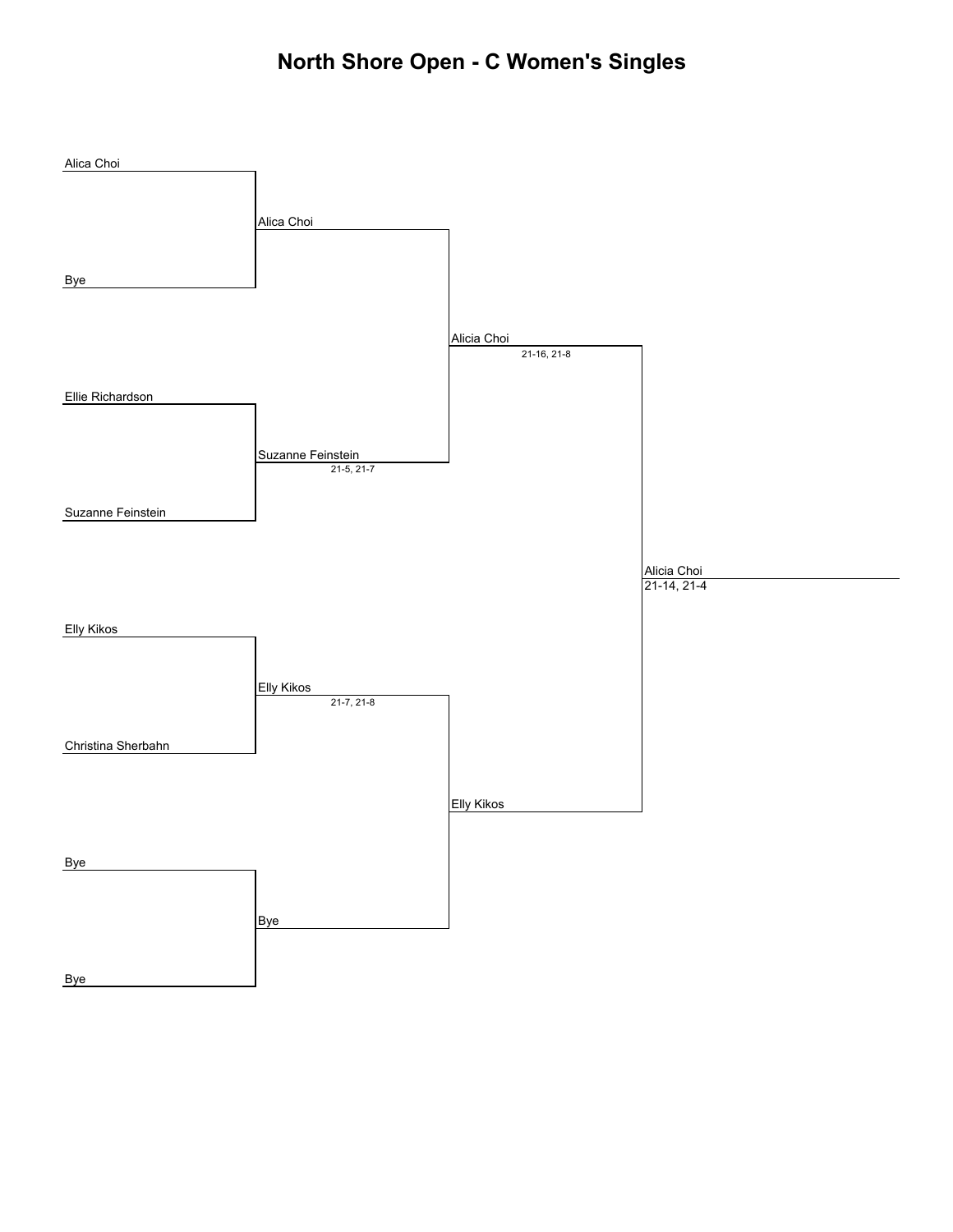#### **North Shore Open - C Mixed Doubles**

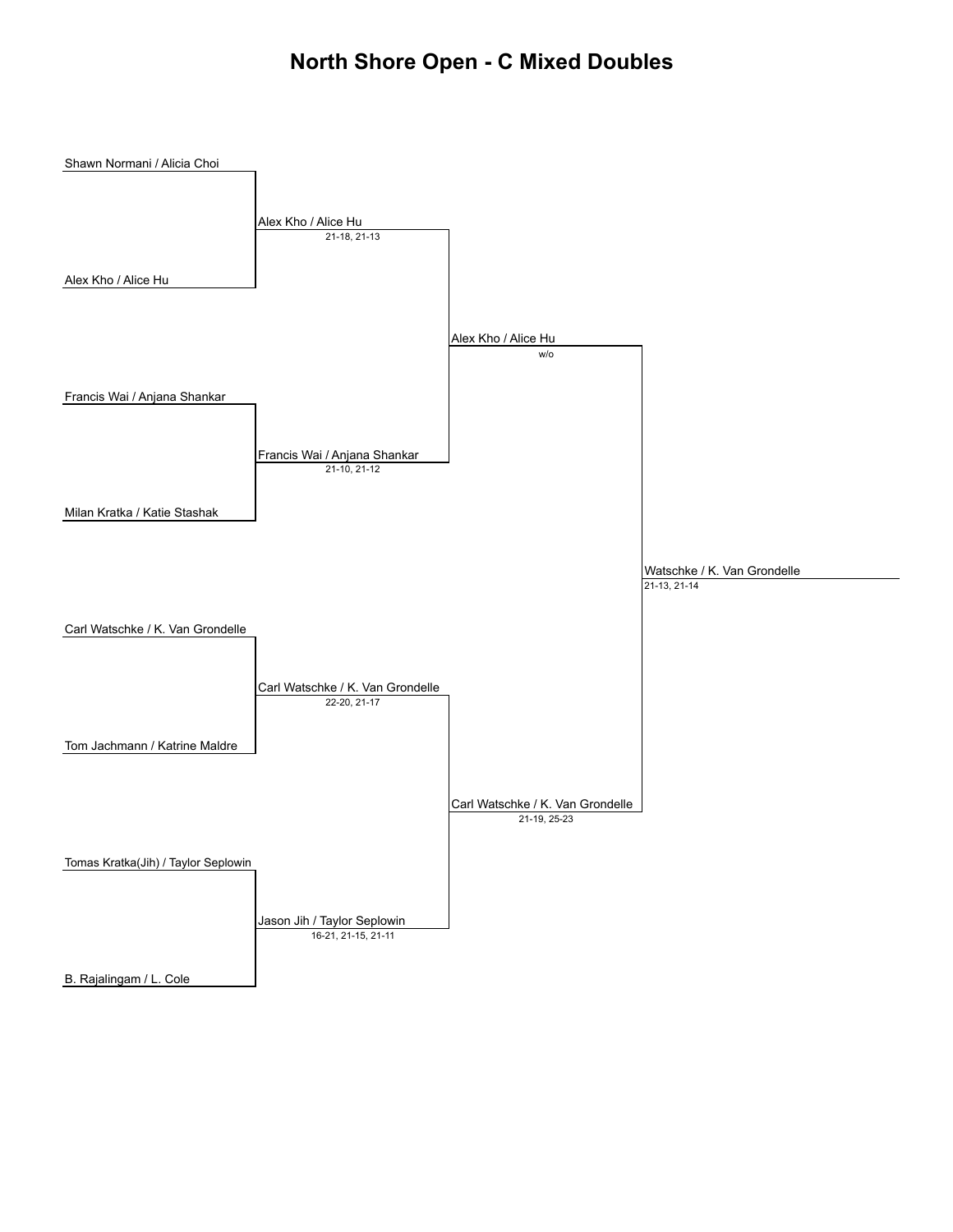## **North Shore Open - D Men's Doubles**

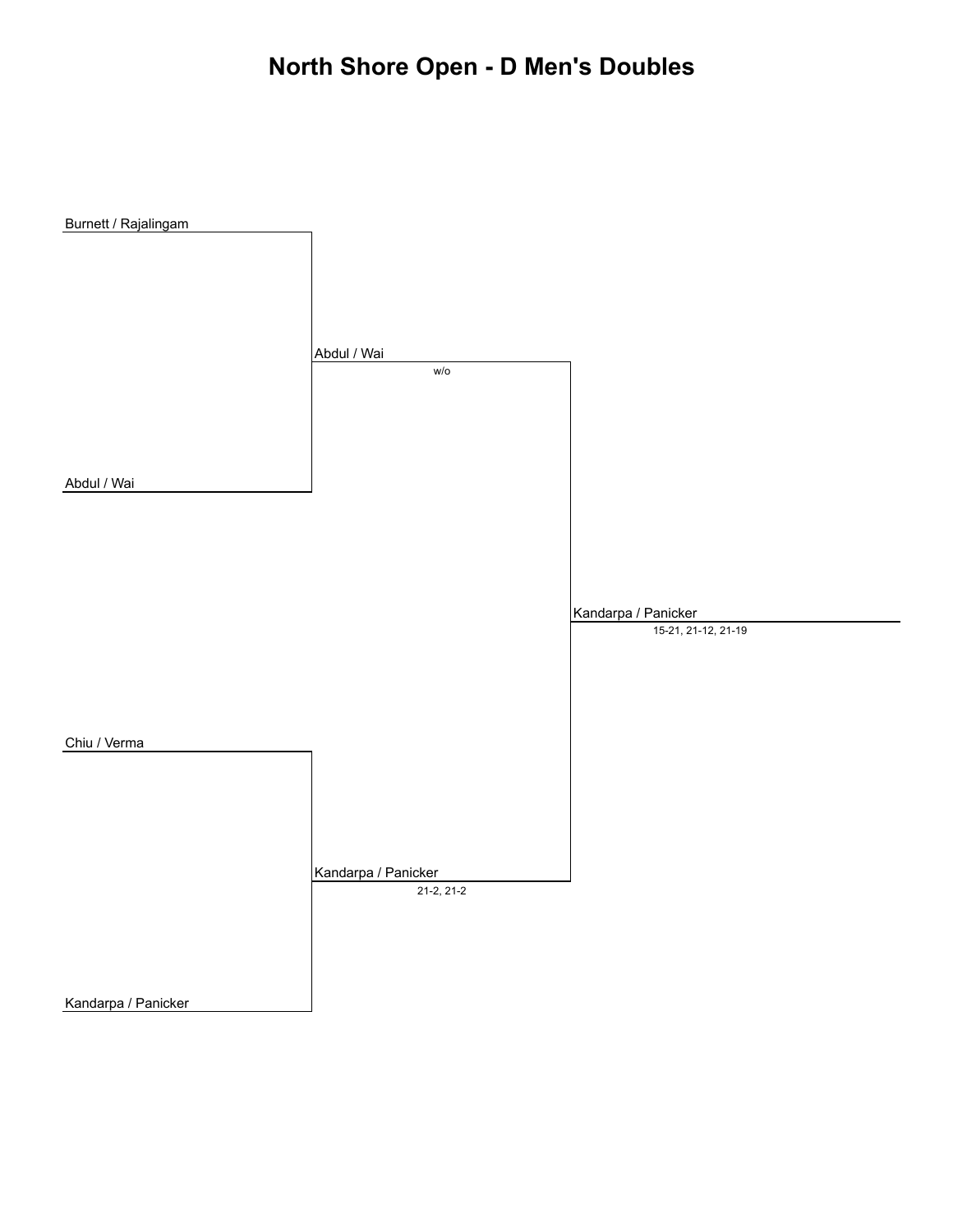## **North Shore Open D Men's Singles**

## **North Shore Open - D Men's Singles**

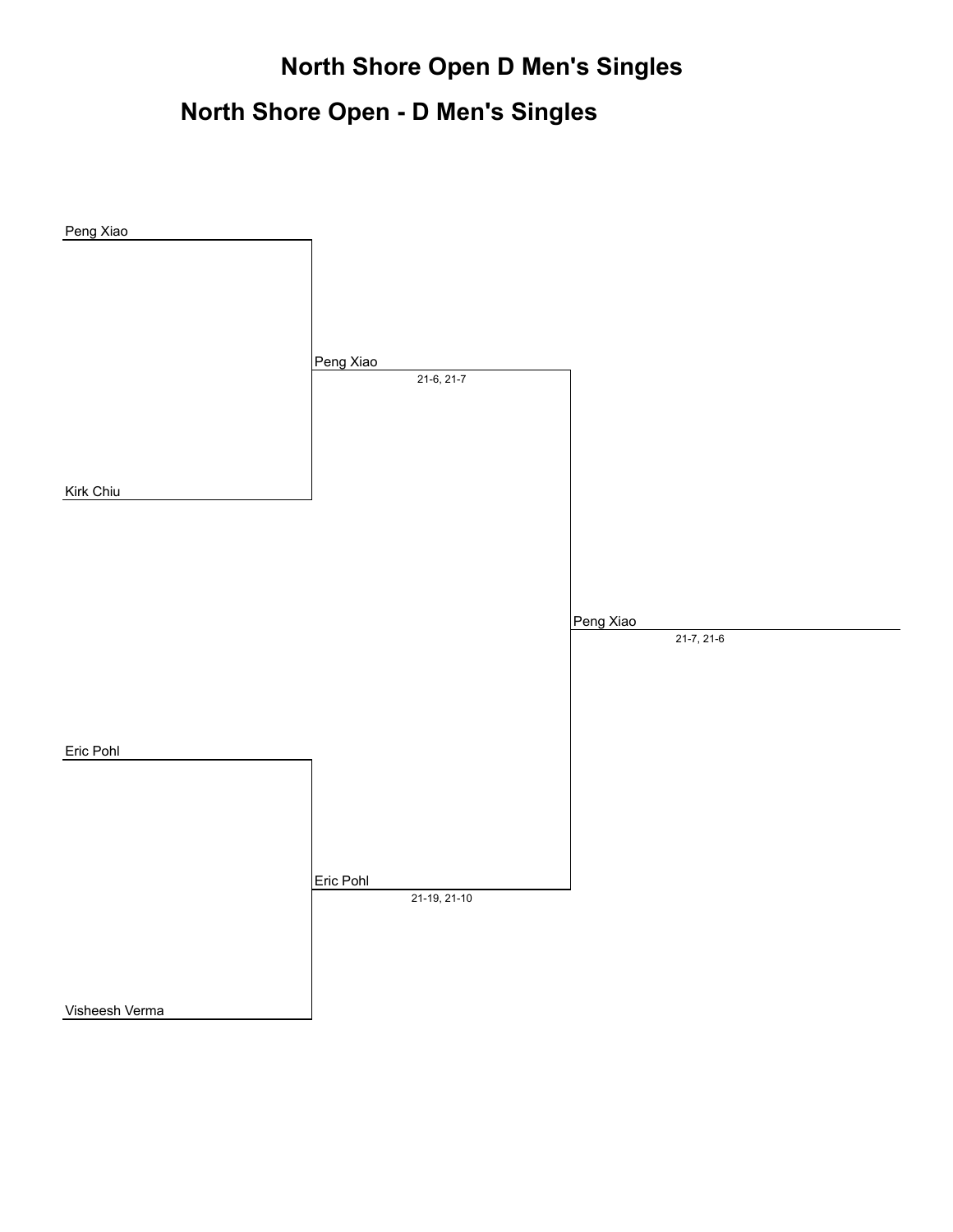# **North Shore Open - D Women's Doubles**

| Richarson / Harris |                     |                |
|--------------------|---------------------|----------------|
|                    |                     |                |
|                    |                     |                |
|                    |                     |                |
|                    |                     |                |
|                    | Richardson / Harris |                |
|                    |                     |                |
|                    |                     |                |
|                    |                     |                |
|                    |                     |                |
| <b>Bye</b>         |                     |                |
|                    |                     |                |
|                    |                     |                |
|                    |                     |                |
|                    |                     | Maldre / Zuger |
|                    |                     | $21-6, 21-4$   |
|                    |                     |                |
|                    |                     |                |
|                    |                     |                |
| <b>Bye</b>         |                     |                |
|                    |                     |                |
|                    |                     |                |
|                    |                     |                |
|                    |                     |                |
|                    | Maldre / Zuger      |                |
|                    |                     |                |
|                    |                     |                |
|                    |                     |                |
| Maldre / Zuger     |                     |                |

Maldre / Zuger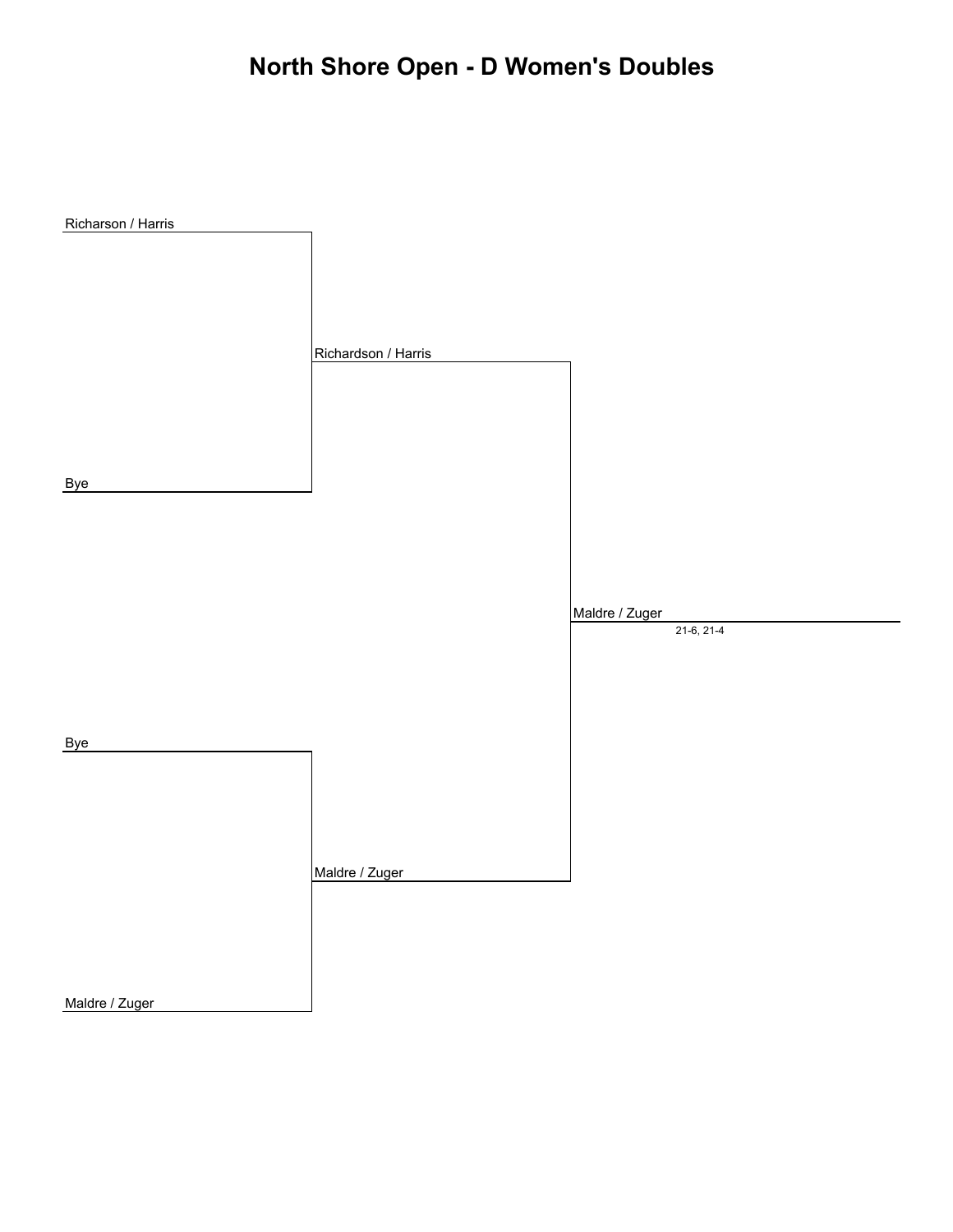| Ellie Richardson   |                                 |
|--------------------|---------------------------------|
|                    |                                 |
|                    | Ellie Richardson<br>21-8, 21-13 |
| Christina Sherbahn |                                 |